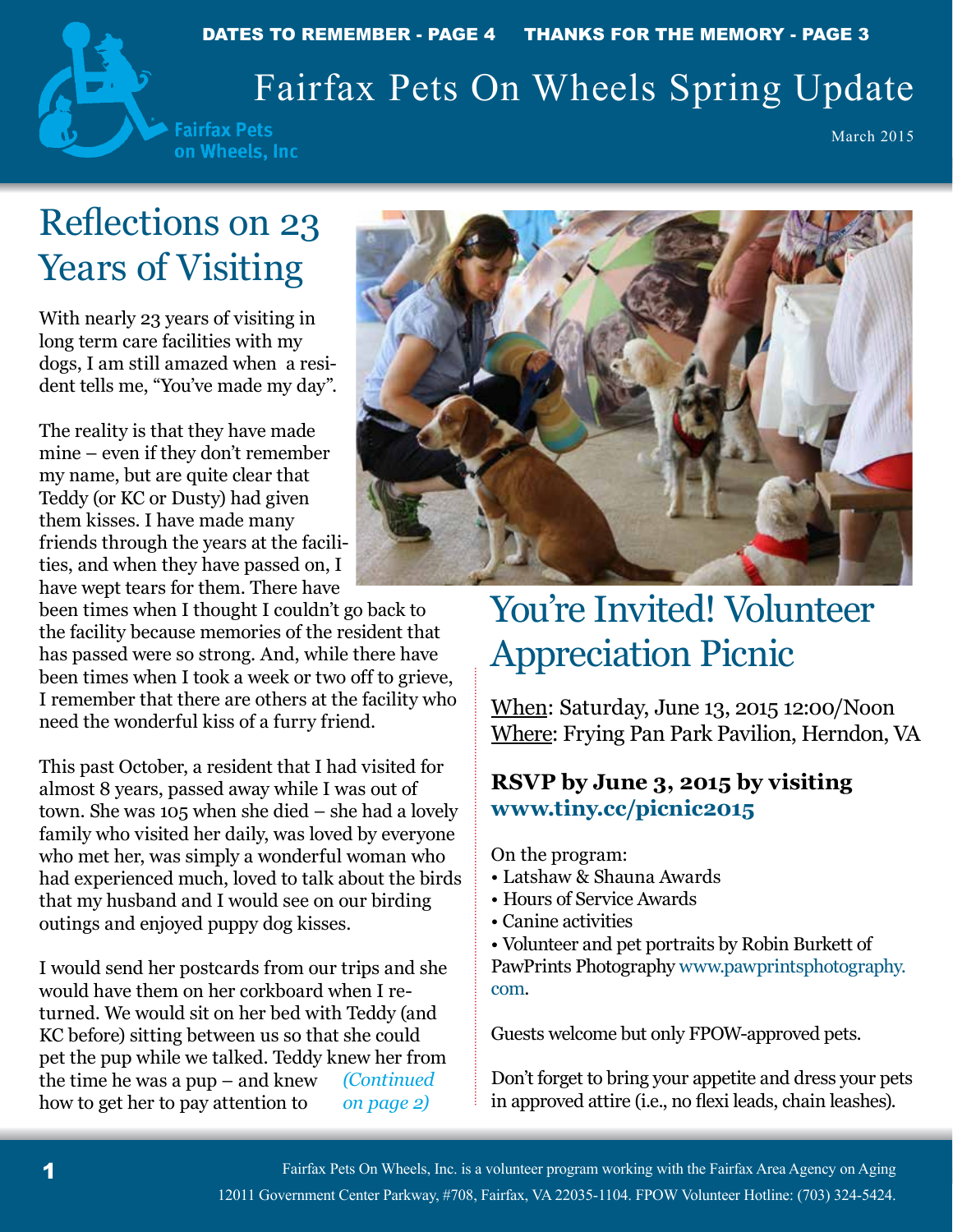him, nudging her arm when she wasn't petting him enough. During one visit, she proclaimed, "You realize, don't you, that Teddy has no idea he is a dog".

He knew her name, her room, her bed – on our first day back after she had passed away, the Director of Activities found us and asked if we could visit a new resident, and she gave us the room number. On our way to the room, I realized it was the room of our departed friend – Teddy got all excited when he saw us going for the room, while I had a lump in my throat.

When we entered, Teddy's tail was in full gear, wagging away – as he looked up at the bed, he saw that it was not our old friend and he looked back at me as if to say, "Where's Virginia?" I was not ready to go into that room, but the new resident had already seen Teddy and put a big smile on her face.

She let Teddy get up on her bed while she petted him and told him, "What a pretty girl you are." I swear he rolls his eyes when folks say that – but, at the end of our visit, Teddy had made a new friend,

and we parted with her saying, "Thank you for coming in – you have made my day." Oh, no, YOU have made ours.



By Ruth Benker

## Volunteer Spotlight: Carol Chapin

Carol Chapin is a long-time FPOW volunteer who has been visiting at the Sleepy Hollow Nursing Home for the last 10 years and is a liaison at the facility. In addition to volunteering, Carol works as a Pet Trainer at the PetSmart located in Fairlakes.

She has been doing this work for eighteen years and enjoys introducing her students to FPOW. She has always had an interest in geriatrics and loves to use the time she has invested in training her dog in order for them to give time and attention to people who really need it.

Carol grew up in Upstate New York and she has a Bachelor of Science degree in Psychology which has been very handy in dealing with both human and canine students. She came to Northern Virginia due to lack of jobs in New York. She found out about FPOW when she saw a little newspaper advertisement for the program looking for new volunteers. Two of her friends were already active and it seemed like a good opportunity to share her well-trained dog.

Carol visits with Rain a seven year old female

Weimaraner and the team enjoys agility and show obedience classes and Rain works as Carol's demonstration dog at work. While Rain enjoys visiting, she is a bit more of a reserved dog - and many of the residents like that aspect of her personality - not all the residents want a dog that rushes up to them. Rain gets excited when Carol gets out her



special leash and collar that she uses when they go on their visits. The team visits with two friends with their dogs and Rain loves the pack time, not to mention the occasional treat she gets! And being a German dog, she has a special friend at Sleepy Hollow who is German. She loves Rain and is so happy to see her. She speaks to her in her "native" language and laughs and claps her hands. She gives her commands in German and Carol uses tiny hand signals for Rain to comply. She loves the German dog who speaks German!

Another special experience while visiting at Sleepy Hollow was with her first FPOW dog, Hunter, another Weimaraner. There was a resident who had Downs' Syndrome who was interested in the dogs but was afraid of them. The man loved watching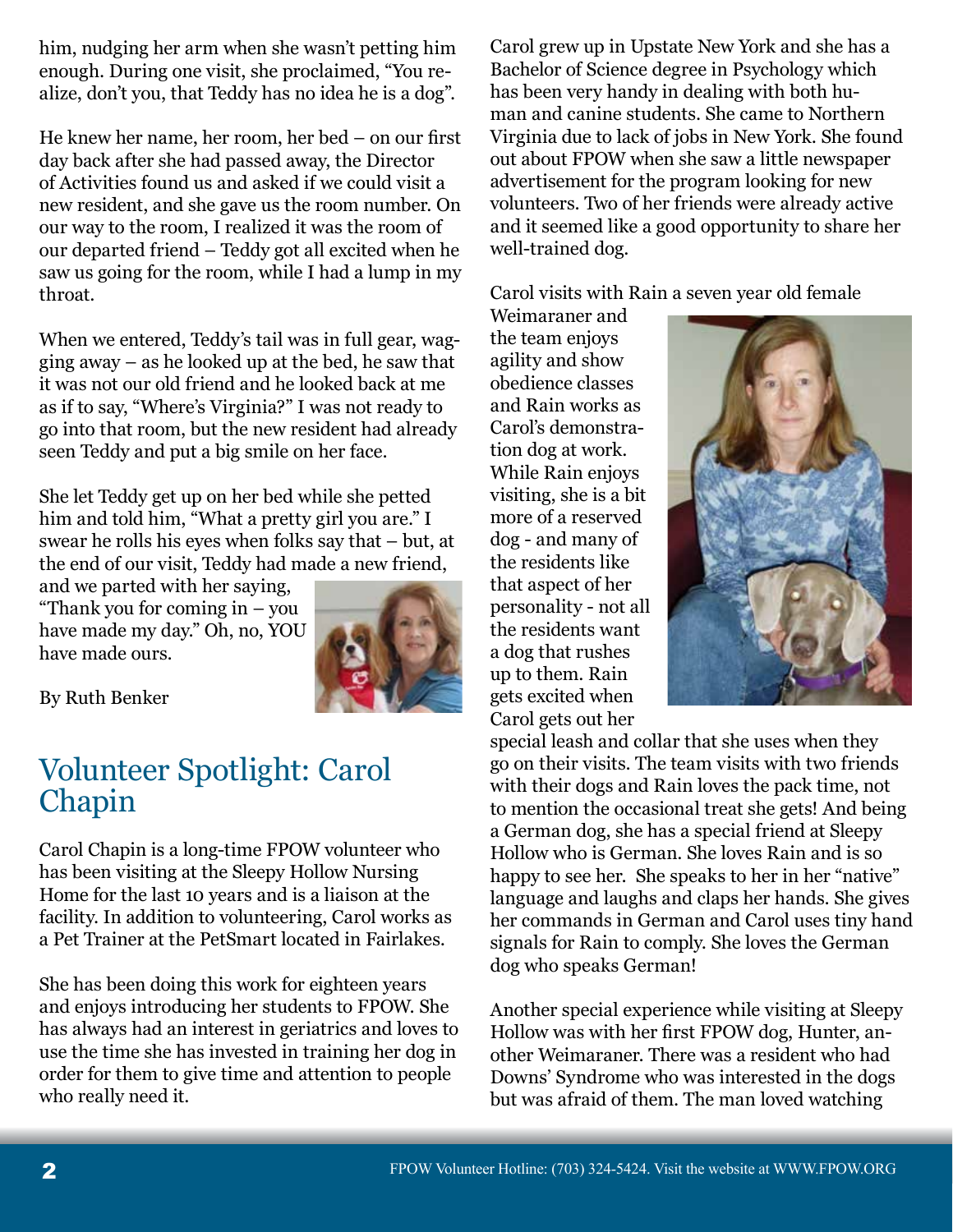# *Thanks for the Memory*

 In memory of Captain, a beautiful Doberman, who lived his life with quiet grace, love, and dignity. Captain always made the best of each day as well as the multiple hurtles life placed before him. Although he was less one leg from early in life, this disability only served to make his heart even larger. This wonderful dog is loved by John, Kristan, Levi, and Wyatt plus his extended family. He will remain in our hearts as a constant part of our family forever. From The Wilkerson Family.

 In memory of Shelby, the much loved rescue of Lorraine Kostelnick. Shelby is one of the last from Oldies but Goodies Cocker Spaniel rescue. He and many other elderly cocker spaniels before him were offered a final, forever home with Lorraine. He will be greatly missed. From Susie and Bob Duvall.

 In memory of Josephine who was the much loved cat of our daughter, Alyssa Duvall. Josephine was adopted from Cat's Cradle in Richmond, VA, in 2002. She lived with Alyssa for 13 years in The Fan, Midtown Manhattan, and lastly in the Bronx. She was a great comfort and friend to Alyssa and later to her husband, Tom Winship, and their baby daughter, Alexandra. Josephine's quiet presence in their lives will be very much missed. From Susie and Bob Duvall.

 In memory of Theodore who was the beloved blind feline friend of Jill Davidson, Lee, and Lolly. TheoAdorable won the hearts of everyone who he met, and with his inquisitive nature and can do life mantra amazed everyone. Most folks who met Theo would never have known he was blind until Jill shared the fact. One amazing kitty and he will be missed. From Kim and Mark Wilkerson.

 In honor of Boca and Sota, who are the lovely Black Labrador Retriever sisters, of Joseph and Anne Lortie. From Kristen Gutowski, Herndon Animal Medical Center.

Visit www.fpow.org/tribute to make an online memorial or tribute donation.

**• Registered Dietician/Special Diets • WanderGuard™ Security System • Short Term Care (Respite)**

⋒

and always had a stuffed animal with him. Over time, as Carol talked to him about his animal and the volunteer dogs, he got braver and the volunteers would get closer. Finally, after a long, long time he indicated that he was ready for the dog to get up REALLY close. So, Carol brought Rain up and she knelt down next to him to be more comfort-



**Mount Vernon Nursing & Rehabilitation Center** *Extraordinary care... for those who expect the best.*

*Providing exceptional nursing care with gentle compassion to the Alexandria/Mount Vernon Community*

- **Skilled & Intermediate Care/Medicare Certified**
- **Restorative & Rehabilitative Nursing**
- **Physical, Occupational & Speech Therapies**
- **Extensive Therapeutic Activities Program**

**(703) 360-4000 • www.MVNRC.net 8111 Tiswell Drive • Alexandria, Virginia 22306**

*Family Owned and Operated • Part of a Medical Community including physicians offices and the Mount Vernon Hospital*

ing. He finally, after all this time, reached out his hand … and petted … Carol!!!! He looked at the dog and smiled happily all the while patting her on the head. A true victory of his spirit and bravery!

Carol thinks that a lot of training and socialization are very important to a dog's success as an FPOW

volunteer. A dog that knows verbal and hand signals is able to move out of the way of the wheelchairs and carts quickly and can be directed go to the side of the wheel chair and sit and stay while being petted. Having the ability to call the dog to you quickly when needed and heeling through the halls is so much safer. The more control you have of your pet while you are visiting, the calmer you will be and the calmer and more controlled your pet will be. With good training, visits will be so much more enjoyable for everyone. Residents and other people in the facility who are afraid of dogs can relax when they see that your dog is under such good control.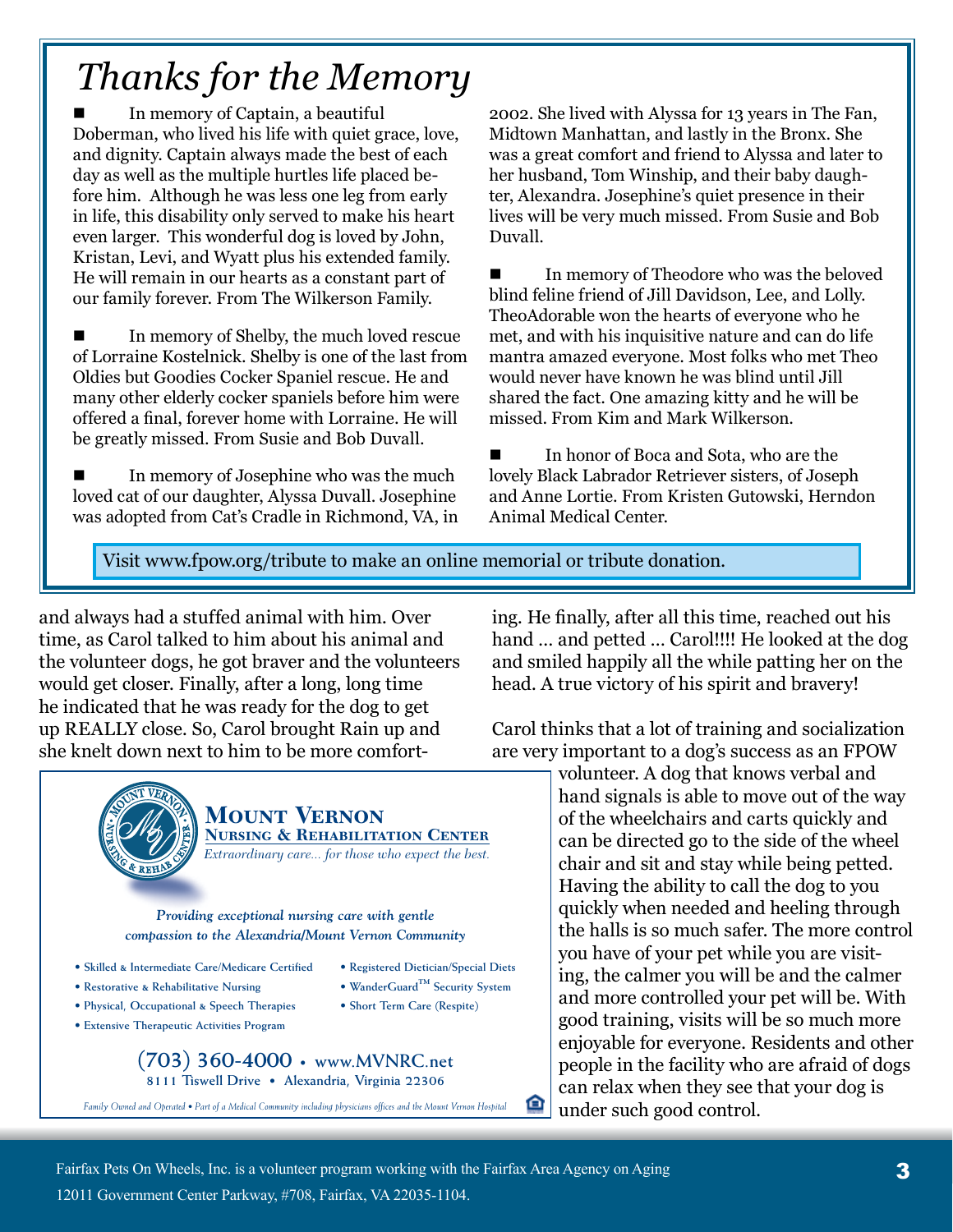## Dates to Remember

**Newsletter Deadlines: January 31, June 30 and October 31, 2015.**

**BOD Meeting: June 1, 2015 7:00 p.m. – Fairfax County Government Center – Pennino Building, 12011 Government Center Pkwy, Room 709, Fairfax, VA 22035.**

**Volunteer Appreciation Picnic: June 13, 2015, 12:00/Noon Frying Pan Park Pavilion, Herndon, VA. www.tiny.cc/ picnic2015**

**BOD Meeting: September 14, 2015 7:00 p.m. – Fairfax County Government Center – Pennino Building, 12011 Government Center Pkwy, Room 709, Fairfax, VA 22035.**

**20th Annual 5K Walk: Sunday, October 4, 2015 at 12:00 noon from Weber's Pet Supermarket 11021 Lee Highway, Fairfax VA.**

In every class she teaches, Carol encourages people to go beyond just one class to get their dog well trained to be able to volunteer with FPOW. She introduces the idea in every class. She has people that come already wanting to join the program but some learn about it in class. It's wonderful to go to the picnic and see former students or read about them in the newsletter. It's great to have dedicated people who follow through with their dogs to give their dogs' love to the community.

Carol believes that bigger emphasis on training and socialization from the beginning so the volunteer teams come into the program already prepared to visit. She tells her students to not even consider volunteering unless their dog has passed the AKC

Canine Good Citizen test. If a "needs more work" assessment is given at temperament testing, it can be discouraging and many potential volunteers don't follow through on getting their pet into the program. She encourages people to consider training strongly before they sign up for testing

Carol believes - as the founders of FPOW knew years ago - and the health field is coming around to see, the medical benefits of the human/animal bond are many. It is rewarding to be part of the health benefits the residents receive from interaction with a person and a well-trained animal even if it is for a weekly visit. It's so nice to be able to do a lot for people who cannot do much for themselves anymore. Though it can be a difficult thing when

people we have visited with for a long time pass away it's fulfilling to know that they had a brighter day because of FPOW's "love on a leash" came their way.



By Madelynn Arnold

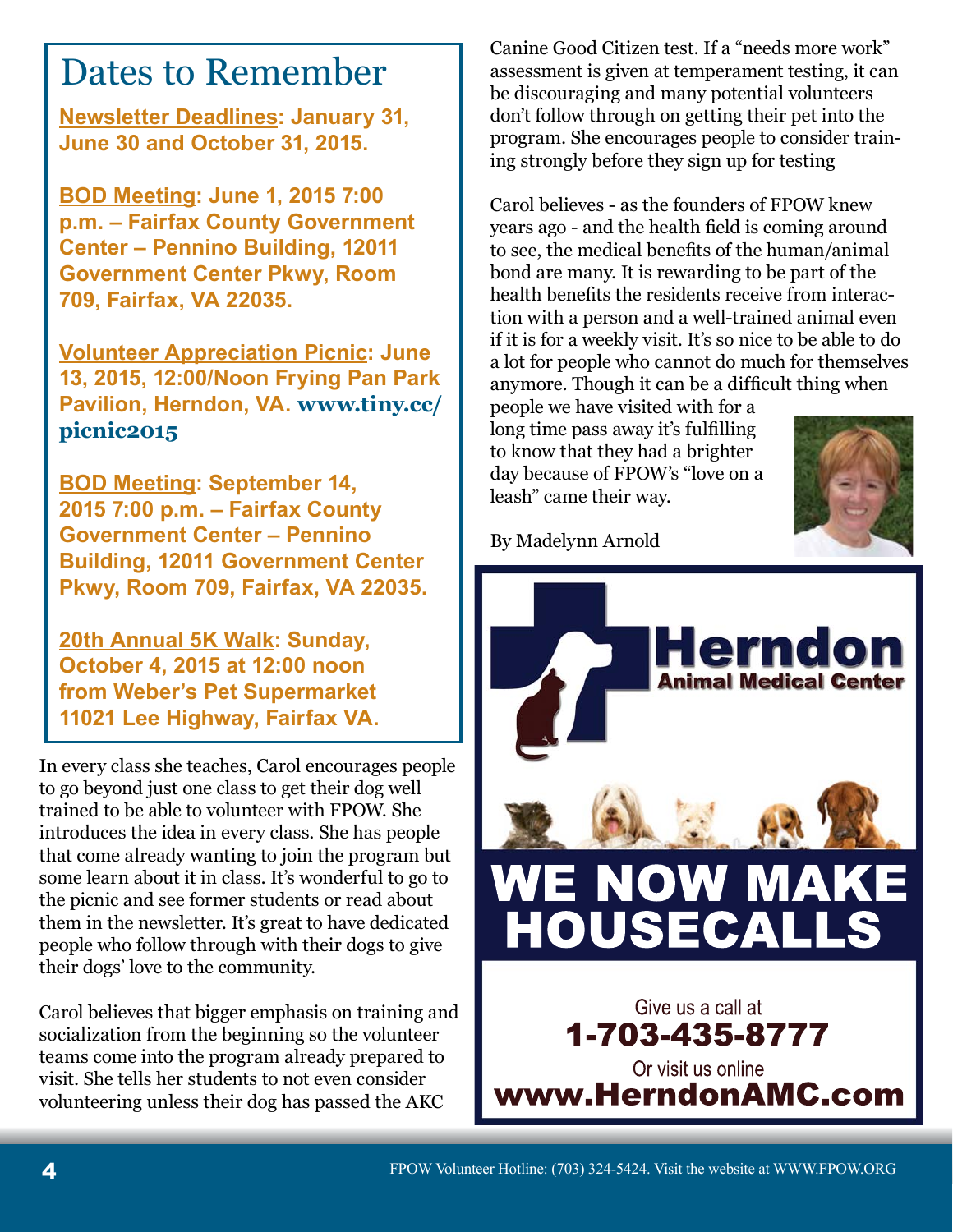## Congratulations to our Photo Contest Winners

FPOW recently announced the 9th Annual Pet Photo Contest winners.

To see all of the contest winners and honorable mentions, visit www.fpow.org/ photo.

The theme was "Happiness Is …"



1st Place: Remington, Happiness is a friend and a ball to play with. He is Joe Ammann's dog who visits Burke Health & Rehabilitation Center.

2nd Place: Beau, Happiness is caring about people but also for his little slinky ferret. He is Barbara Harding's dog who is retired from The Virginian and Powhatan.

3rd Place: Niki, Happiness is flying through the air. Niki visits Leewood with Jackie Brady.

4th Place: Winnie, Happiness is a seat at the table and a full tummy. This is Jennifer Campbell's dog who visits Arden Courts-Fair Oaks.

Four Honorable Mentions include:

Rascal, Happiness is hanging out on our beach condo balcony in OC. Lisa Swinnerton's dog who visits Commonwealth.

Niki, Happiness is drinking a smoothie at a cafe.



Remington, Happiness is crossing a creek without getting wet.

Remington, Happiness is a good Cuban … stick.

Thanks to the staff at Town and Country Animal Hospital for judging this year's contest!

## AKC Title Congrats!



Teddy Benker earned his AKC Therapy Dog Excellent Title on December 30, 2014.

Visit www.fpow.org/akc to learn more.